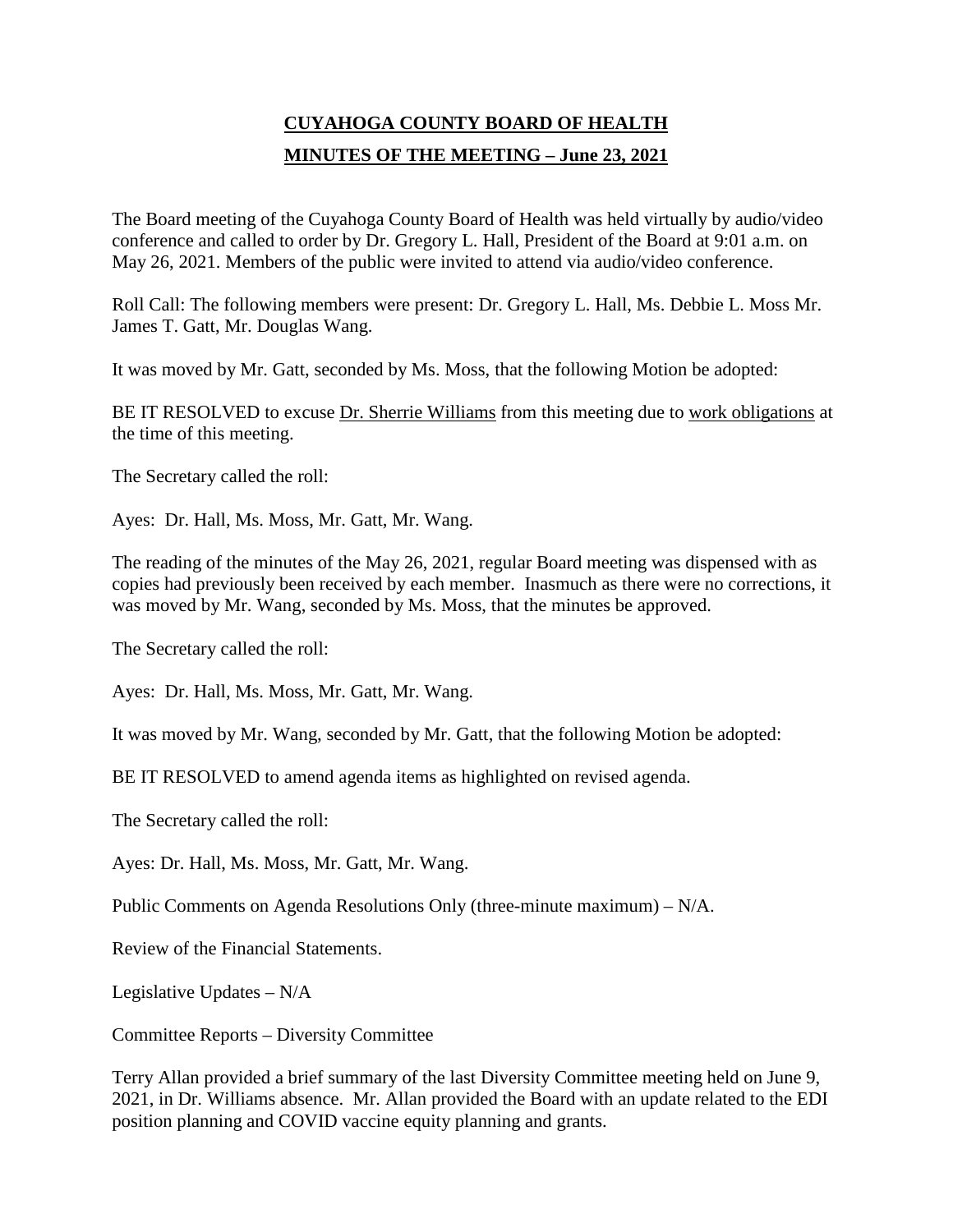Next, Mr. Allan provided information related to the recent declaration of Juneteenth as a federal holiday signed by the President. Mr. Allan stated the desire for the Board's support to honor and observe the Juneteenth (June 19th) holiday as a Cuyahoga County Board of Health holiday annually. He concluded the Diversity Committee report with the request that the Board entertain approval of resolution 2021-69.

Approval of Resolutions/Motions:

#### **REGULAR ACTIONS OF THE BOARD:**

It was moved by Dr. Hall, seconded by Mr. Wang, that the following RESOLUTION (2021-69) be adopted:

BE IT RESOLVED to honor Juneteenth (June 19th) as a Board observed holiday for all employees annually effective June 23, 2021.

The Secretary called the roll:

Ayes: Dr. Hall, Ms. Moss, Mr. Gatt, Mr. Wang.

It was moved by Mr. Wang, seconded by Ms. Moss, that the following RESOLUTION (2021- 58) be adopted:

BE IT RESOLVED to authorize the Health Commissioner to accept additional 2020/2021 Public Health Emergency Preparedness grant funding from the Ohio Department of Health in the amount of \$13,387.13 and increase the CCBH in-kind match requirement by \$13,890.29 and extend the end of the term from June 30, 2021 through December 31, 2021 (Resolutions 2020-61 & 2021-39).

The Secretary called the roll:

Ayes: Dr. Hall, Ms. Moss, Mr. Gatt, Mr. Wang.

It was moved by Ms. Moss, seconded by Mr. Gatt, that the following RESOLUTION (2021-59) be adopted:

BE IT RESOLVED to authorize the Health Commissioner to accept the 2021/2022 Public Health Emergency Preparedness grant from the Ohio Department of Health from July 1, 2021 through June 30, 2022 in the amount of \$900,996.00. The CCBH in-kind match requirement is \$69,377.00.

The Secretary called the roll:

Ayes: Dr. Hall, Ms. Moss, Mr. Gatt, Mr. Wang.

It was moved by Mr. Wang, seconded by Dr. Hall, that the following RESOLUTION (2021-60) be adopted: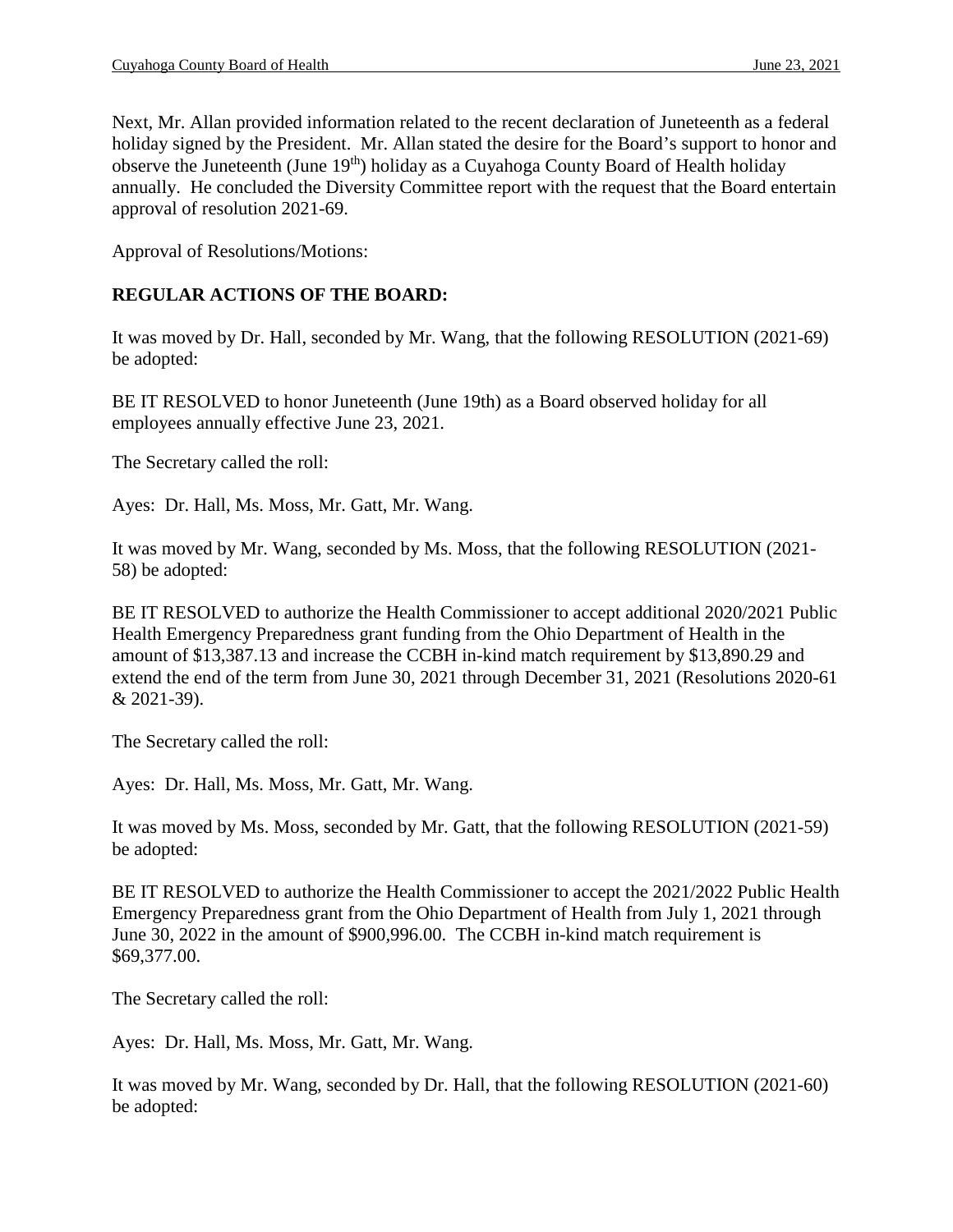BE IT RESOLVED to authorize the Health Commissioner to accept the 2021/2022 Implementing Enhanced HIV Prevention and Surveillance grant from the Ohio Department of Health from June 1, 2021 through July 31, 2022 in the amount of \$1,100,000.00.

The Secretary called the roll:

Ayes: Dr. Hall, Ms. Moss, Mr. Gatt, Mr. Wang.

It was moved by Ms. Moss, seconded by Mr. Wang, that the following RESOLUTION (2021- 61) be adopted:

BE IT RESOLVED to authorize the Health Commissioner to enter and execute a contract with the Cleveland Department of Public Health to administer the 2021/2022 Reproductive Health & Wellness grant from April 1, 2021 through March 31, 2022 in the amount of \$130,000.00.

The Secretary called the roll:

Ayes: Dr. Hall, Ms. Moss, Mr. Gatt, Mr. Wang.

It was moved by Mr. Wang, seconded by Mr. Gatt, that the following RESOLUTION (2021-62) be adopted:

BE IT RESOLVED to authorize the Health Commissioner to enter and execute an addendum to the contract with Green Umbrella to accept additional grant funding in the amount of \$10,000.00 (Resolution 2020-147).

The Secretary called the roll:

Ayes: Dr. Hall, Ms. Moss, Mr. Gatt, Mr. Wang.

It was moved by Ms. Moss, seconded by Dr. Hall, that the following RESOLUTION (2021-63) be adopted:

BE IT RESOLVED to authorize the Health Commissioner to accept additional 2021 Creating Healthy Communities grant funding from the Ohio Department of Health from January 1, 2021 to December 31, 2021 in the amount of \$40,000.00 (Resolution 2021-27).

The Secretary called the roll:

Ayes: Dr. Hall, Ms. Moss, Mr. Gatt, Mr. Wang.

It was moved by Mr. Wang, seconded by Mr. Gatt, that the following RESOLUTION (2021-64) be adopted:

BE IT RESOLVED to authorize the Health Commissioner to enter and execute a contract with Rid-All Foundation under the Creating Healthy Communities grant from January 1, 2021 through September 30, 2021 in an amount not to exceed \$40,000.00.

The Secretary called the roll: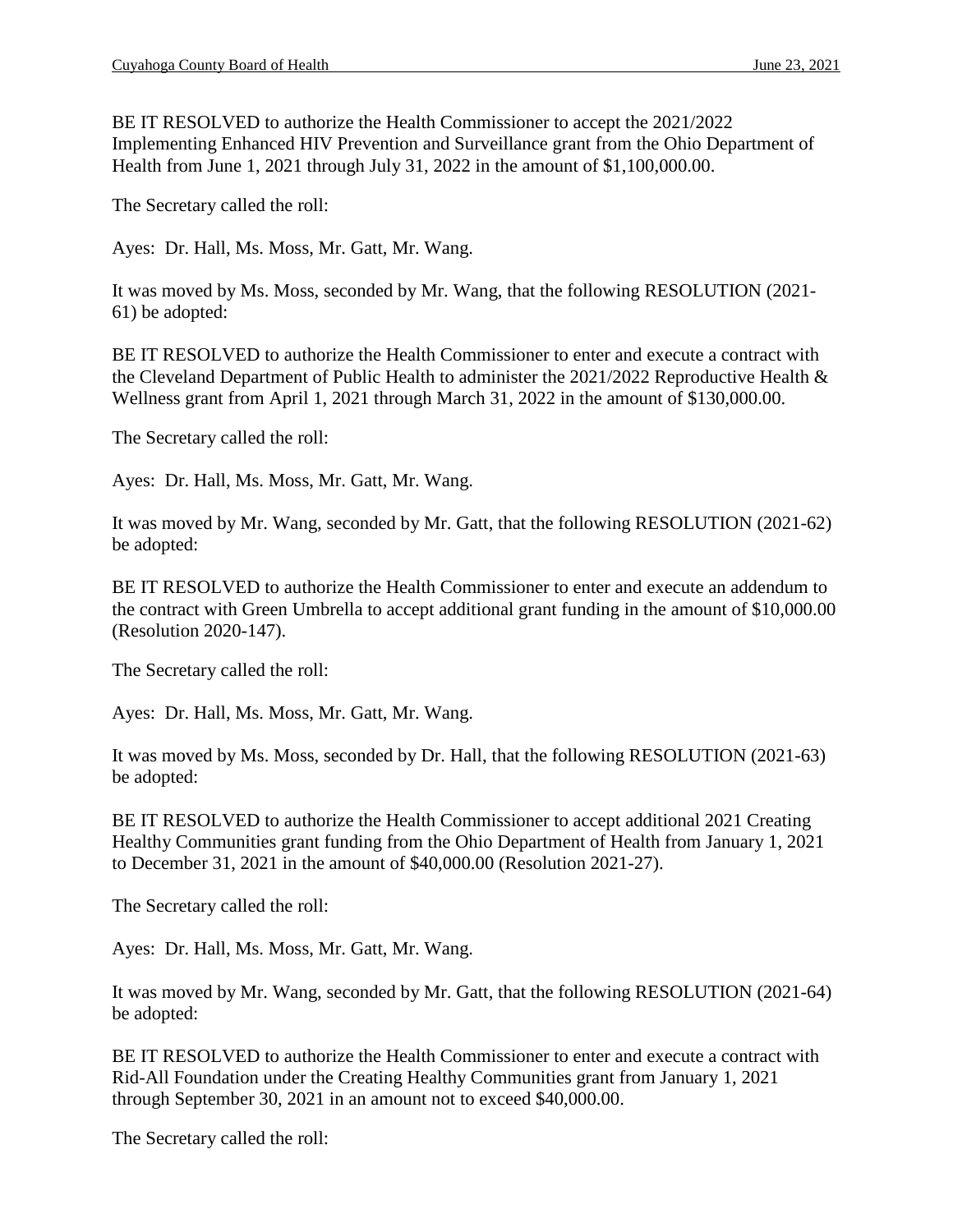Ayes: Dr. Hall, Ms. Moss, Mr. Gatt, Mr. Wang.

It was moved by Mr. Wang, seconded by Dr. Hall, that the following RESOLUTION (2021-65) be adopted:

BE IT RESOLVED to authorize the Health Commissioner to enter and execute an addendum to the contract with Case Western Reserve University (CWRU) under the Overdose Data to Action grant to increase the amount to be paid to CWRU from not to exceed \$679,830.00 to \$764,788.00 (Resolution 2019-116).

The Secretary called the roll:

Ayes: Dr. Hall, Ms. Moss, Mr. Gatt, Mr. Wang.

It was moved by Ms. Moss, seconded by Mr. Wang, that the following RESOLUTION (2021- 66) be adopted:

BE IT RESOLVED to authorize the Health Commissioner to enter and execute a contract with Cleveland State University under the Ending the HIV Epidemic grant from July 1, 2021 through February 28, 2022 in an amount not to exceed \$41,250.00.

The Secretary called the roll:

Ayes: Dr. Hall, Ms. Moss, Mr. Gatt, Mr. Wang.

It was moved by Mr. Wang, seconded by Mr. Gatt, that the following RESOLUTION (2021-67) be adopted:

BE IT RESOLVED to authorize the Health Commissioner to enter and execute a contract with the Cleveland Clinic Foundation under the Ryan White Part A and Ending the HIV Epidemic grants from March 1, 2021 through February 28, 2022 in an amount not to exceed \$257,996.00.

The Secretary called the roll:

Ayes: Dr. Hall, Ms. Moss, Mr. Gatt, Mr. Wang.

It was moved by Mr. Wang, seconded by Mr. Gatt, that the following RESOLUTION (2021-68) be adopted:

BE IT RESOLVED to authorize the Health Commissioner to enter and execute contracts with the following agencies under the Racial and Ethnic Approaches to Community Health Supplemental grant from March 30, 2021 through September 29, 2022:

|                                          | Amount to be paid |  |
|------------------------------------------|-------------------|--|
|                                          | not to exceed:    |  |
| A Vision of Change                       | \$35,000.00       |  |
| Catholic Charities, Diocese of Cleveland | \$58,175.00       |  |
| Mt. Sinai Health Care Foundation         | \$155,325.00      |  |
| Northeast Alliance for Hope (NOAH)       | \$25,000.00       |  |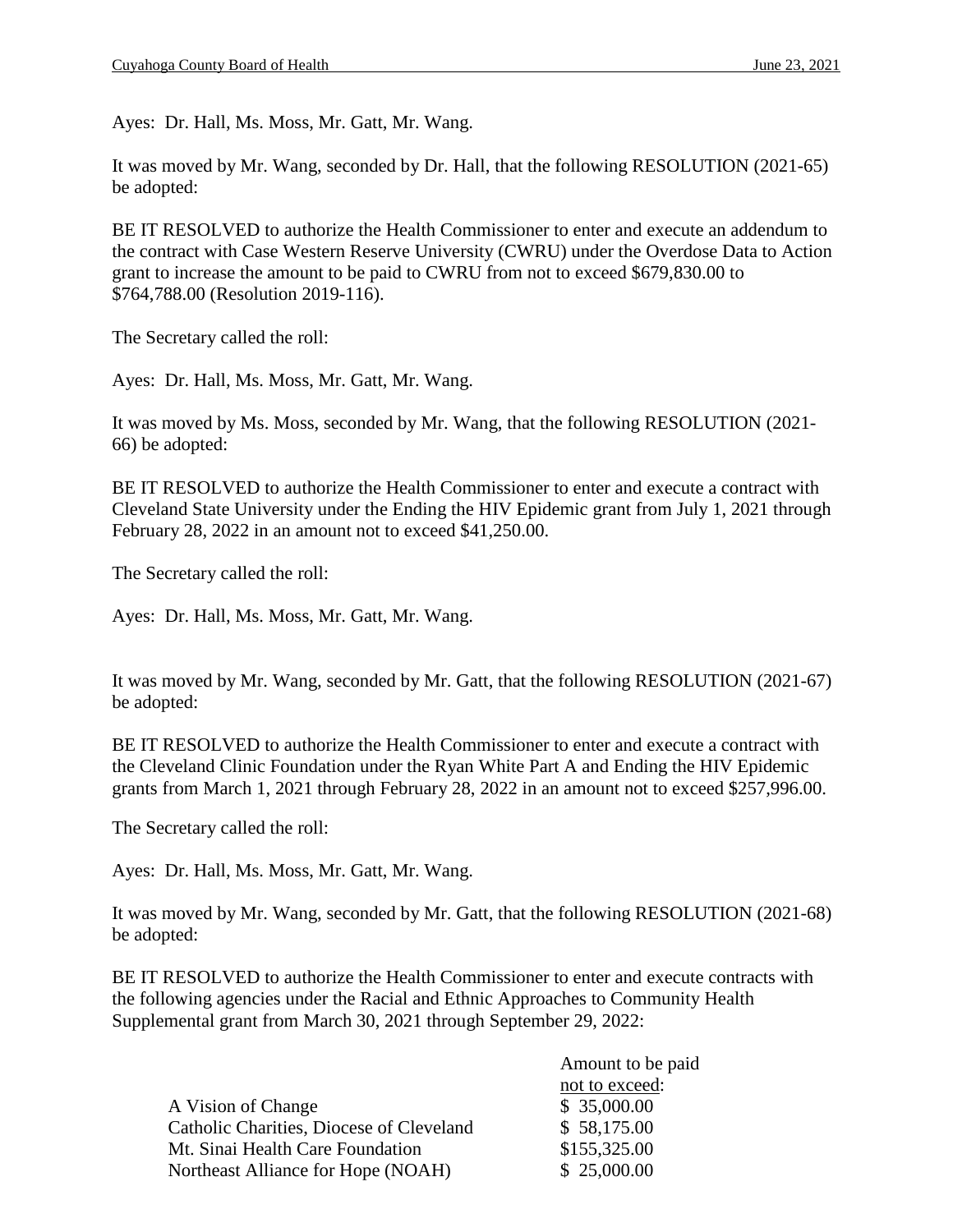The Secretary called the roll:

Ayes: Ms. Moss, Mr. Gatt, Mr. Wang; Dr. Hall abstained due to Rapid Response Funding committee participation.

# **BOARD ORDERS, RULES, FEES OR REGULATIONS**

It was moved by Mr. Wang, seconded by Dr. Hall, that the following RESOLUTION (2021-70) be adopted:

BE IT RESOLVED to grant a variance from Section 3701-29-06 (G)(3)(a) of the Ohio Administrative Code for the sewage treatment system servicing the residence at 6019 Deepwood Drive in Moreland Hills, Ohio (PPN: 913-15-001) (ref. enclosed).

The Secretary called the roll:

Ayes: Dr. Hall, Ms. Moss, Mr. Gatt, Mr. Wang.

It was moved by Mr. Gatt, seconded by Ms. Moss, that the following RESOLUTION (2021-71) be adopted:

BE IT RESOLVED to grant a variance from Section 3701-29-12 (P)(2) of the Ohio Administrative Code for sewage treatment system servicing the residence at 35954 Solon Road in Bentleyville, Ohio (PPN: 941-03-004) (ref. enclosed).

The Secretary called the roll:

Ayes: Dr. Hall, Ms. Moss, Mr. Gatt, Mr. Wang.

# **FIRST READING:**

None

#### **SECOND READING:**

None

# **THIRD READING:**

None

It was moved by Mr. Gatt, seconded by Mr. Wang, that the following RESOLUTION (2021-72) be adopted:

BE IT RESOLVED that approval be given of the Consent Agenda as set forth in the attached schedules:

> Schedule A Appropriation Measures. Schedule B Cash Transfers. Schedule C Routine Personnel Actions.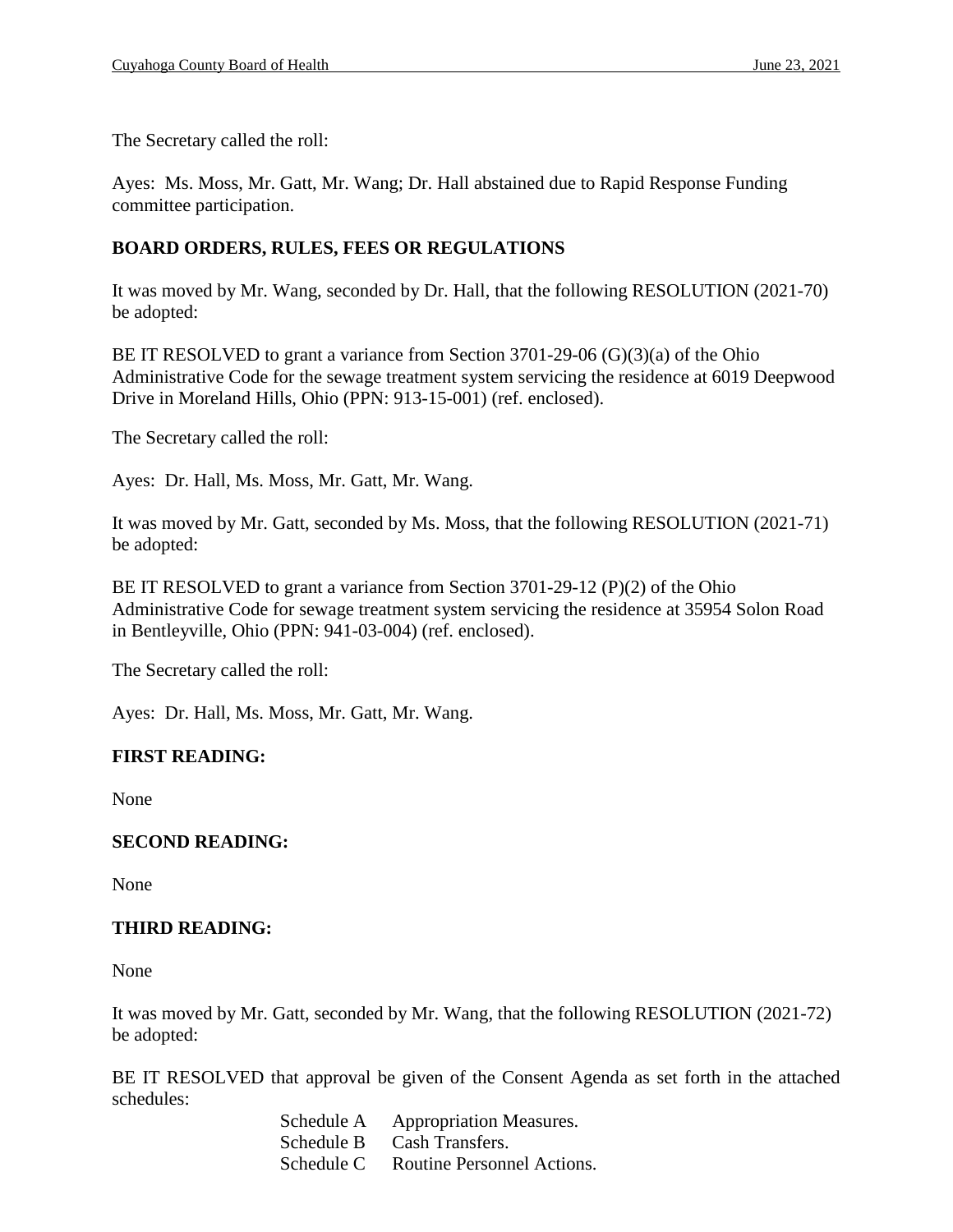| Schedule D | Employee Training and Travel Expenses.         |
|------------|------------------------------------------------|
| Schedule E | Approval of Vouchers. (Available upon request) |
| Schedule F | CRC Report and Other Contracts.                |

The Secretary called the roll:

Ayes: Dr. Hall, Ms. Moss, Mr. Gatt, Mr. Wang.

Resolution 2021-73 was moved up from Miscellaneous Business for review prior to the Health Commissioner's Report.

It was moved by Ms. Moss, seconded by Dr. Hall, that the following RESOLUTION (2021-73) be adopted:

BE IT RESOLVED to amend Resolutions 2020-01D and 2020-02D to lift the state of Public Health Emergency.

The Secretary called the roll:

Ayes: Dr. Hall, Ms. Moss, Mr. Gatt, Mr. Wang.

Health Commissioner's Report – (10:00 a.m. – 10:32 a.m.) (1) COVID-19 Response Update (10:00 a.m. – 10:32 a.m.)

Public and Staff Comments (three-minute maximum) – N/A.

It was moved by Ms. Moss, seconded by Mr. Wang, that pursuant to Resolution 1993-43 and O.R.C. Sec 121.22 the Board Adjourn to Executive Session to discuss personnel issues.

The Secretary called the roll:

Ayes: Dr. Hall, Ms. Moss, Mr. Gatt, Mr. Wang.

Executive Session began at 10:40 a.m.

Executive Session ended at 12:07 p.m.

Miscellaneous Business – N/A

Thereupon, it was moved by Mr. Gatt, seconded by Dr. Hall, that the following Motion be adopted:

BE IT RESOLVED that the meeting be adjourned at 12:08 p.m.

The Secretary called the roll:

Ayes: Dr. Hall, Ms. Moss, Mr. Gatt, Mr. Wang.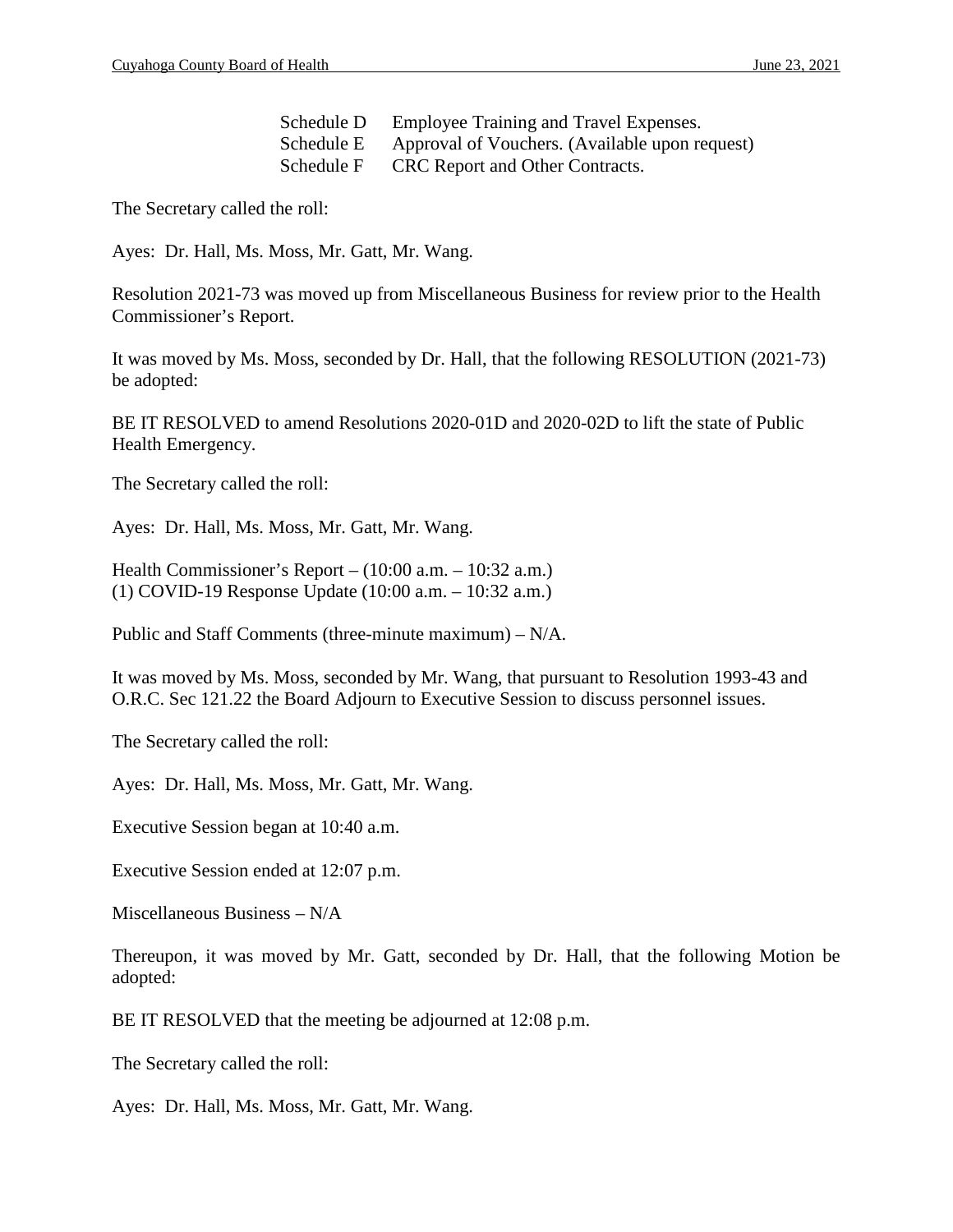# **SCHEDULE A APPROPRIATION MEASURES**

### 1. Establish Budgets

- A. Establish a budget for the 2021/2022 Implementing Enhanced HIV Prevention and Surveillance grant in the amount of \$1,100,000.00 (ref. enclosed).
- B. Establish a budget for the 2021/2023 Prevent Premature Fatherhood (PPF) grant in the amount of \$140,000.00 (ref. enclosed).
- 2. Budget Revisions
	- A. Budget revision in the 2021 Creating Healthy Communities (CHC) grant to increase the budget by \$40,000.00 (ref. enclosed).
	- B. Budget revision in the 2020/2021 Starting Point grant to increase the budget by \$182,610.72 (ref. enclosed).
	- C. Budget revision in the 2020 COVID-19 Response Testing grant to increase the budget by \$1,000,000.00 (ref. enclosed).
	- D. Budget revision in the 2019/2020 Teen Wellness Prevention grant to decrease the budget by \$115,904.46 (ref. enclosed).
	- E. Budget revision in the 2019/2020 Breast and Cervical Cancer Project (BCCP) to decrease the budget by \$90,546.21 (ref. enclosed).
	- F. Budget revision in the 2020 Creating Healthy Communities (CHC) grant to decrease the budget by \$1,196.49 (ref. enclosed).
	- G. Budget revision in the 2021 Dental Sealant grant to redistribute \$1,955.76 (ref. enclosed).
	- H. Budget revision in the 2020 COVID-19 Response budget to redistribute \$593,278.00 (ref. enclosed).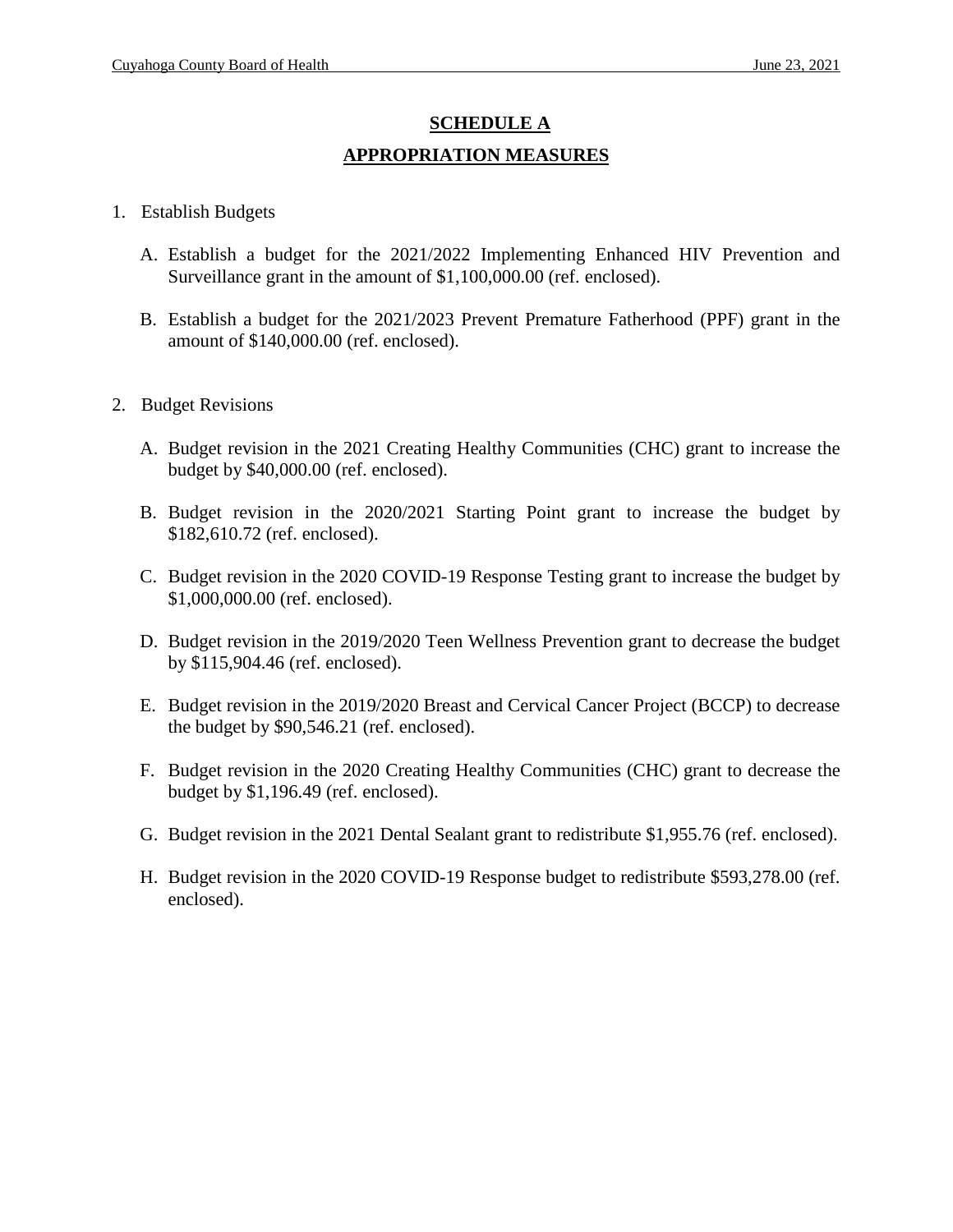# **SCHEDULE B CASH TRANSFERS**

1. Operating Transfers

None

2. Residual Equity Transfers

None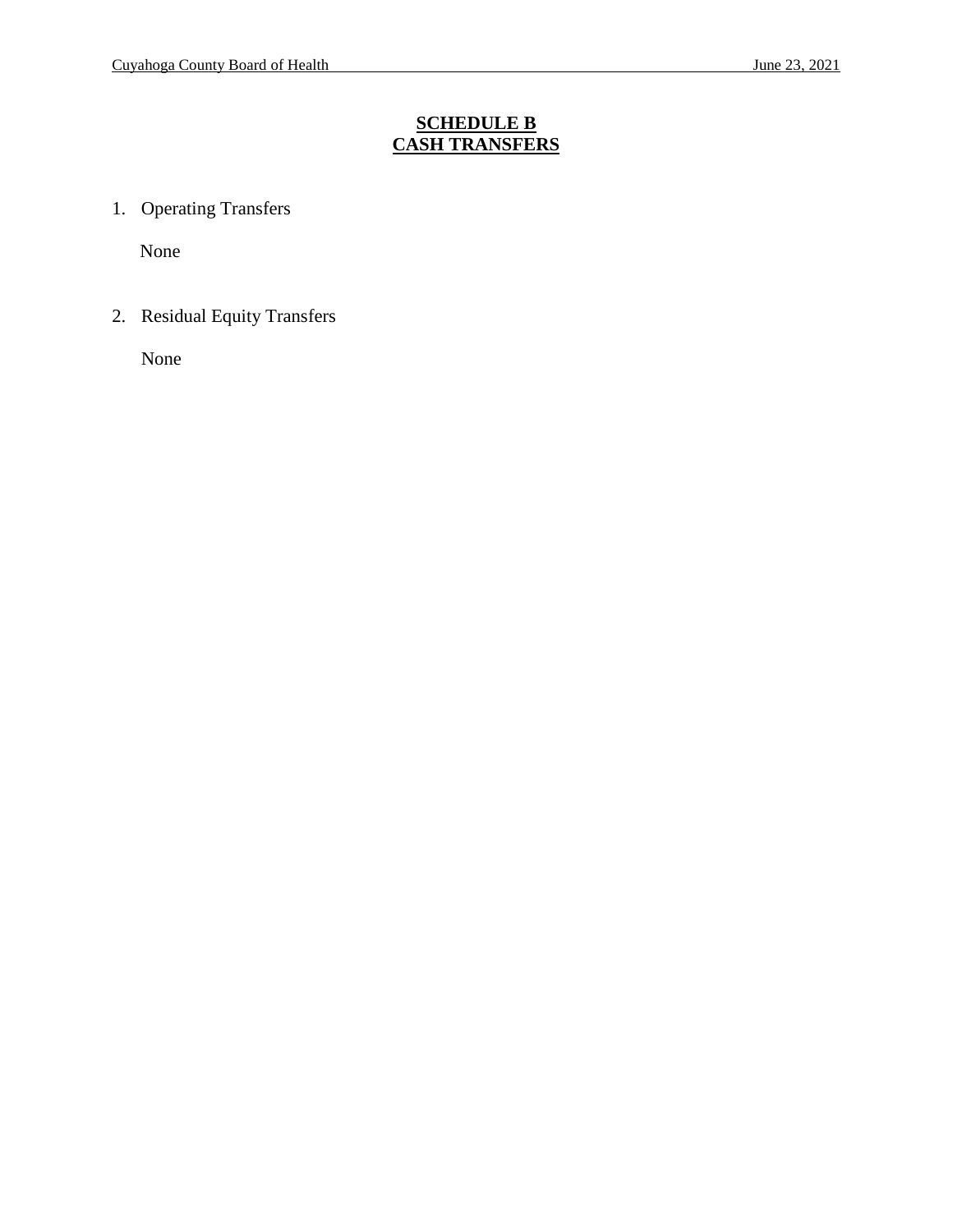#### **SCHEDULE C ROUTINE PERSONNEL ACTIONS**

Unless otherwise specifically indicated, said appointments shall be effective as of the beginning of the next pay period following completion and satisfaction of any post offer requirements and signature as determined by the Director of Organizational Development.

Ratify Appointment(s):

- A. Erin Elszasz, Public Health Nurse Supervisor, Grade F, \$63,817.77 annually, effective June 7, 2021.
- B. Yancey Quinn, IT & Informatics Supervisor, Grade F, \$63,817.77 annually, effective June 7, 2021.

Appointment(s):

- A. Danielle LeGallee, Grant Coordinator, Grade C, \$41,149.00 annually.
- B. Mason Leuthaeuser, Sanitarian in Training, Grade C, \$41,149.00 annually.
- C. TBD, Grant Program Manager, Grade E, \$53,968.00 annually.
- D. TBD, Sanitarian in Training, Grade C, \$41,149.00 annually.
- E. TBD, Sanitarian in Training, Grade C, \$41,149.00 annually.
- F. TBD, Deputy Director, Grade G, \$71,106.00 annually.

Lateral Appointment(s):

A. Tara Hanchar, Sanitarian, Grade D, \$56,056.00 annually, effective July 5, 2021.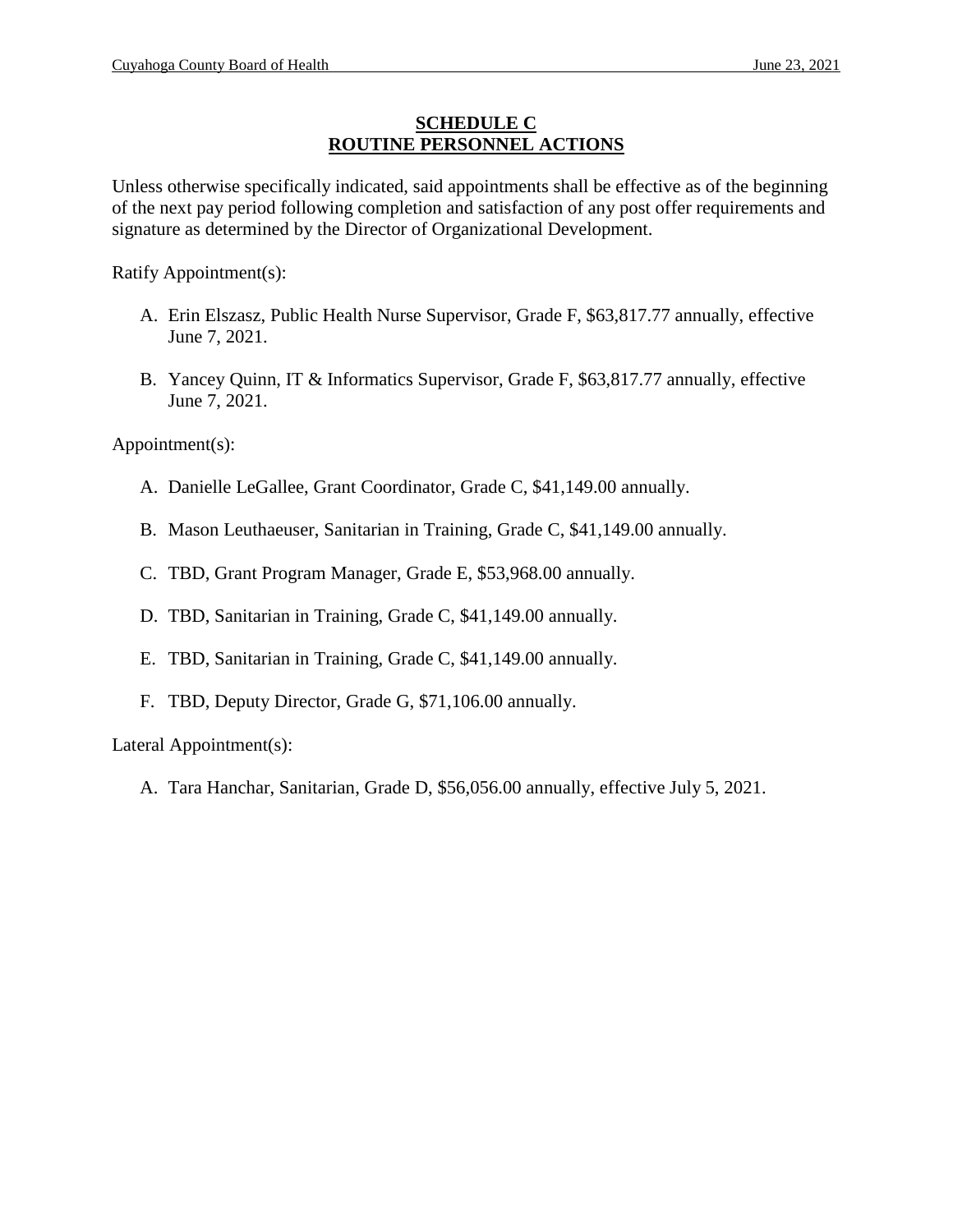# **SCHEDULE D EMPLOYEE TRAINING AND TRAVEL EXPENSES**

**Administration** 

None

Environmental Public Health

None

Epidemiology, Surveillance and Informatics

None

Prevention and Wellness

None

\*Professional education under ONA contract.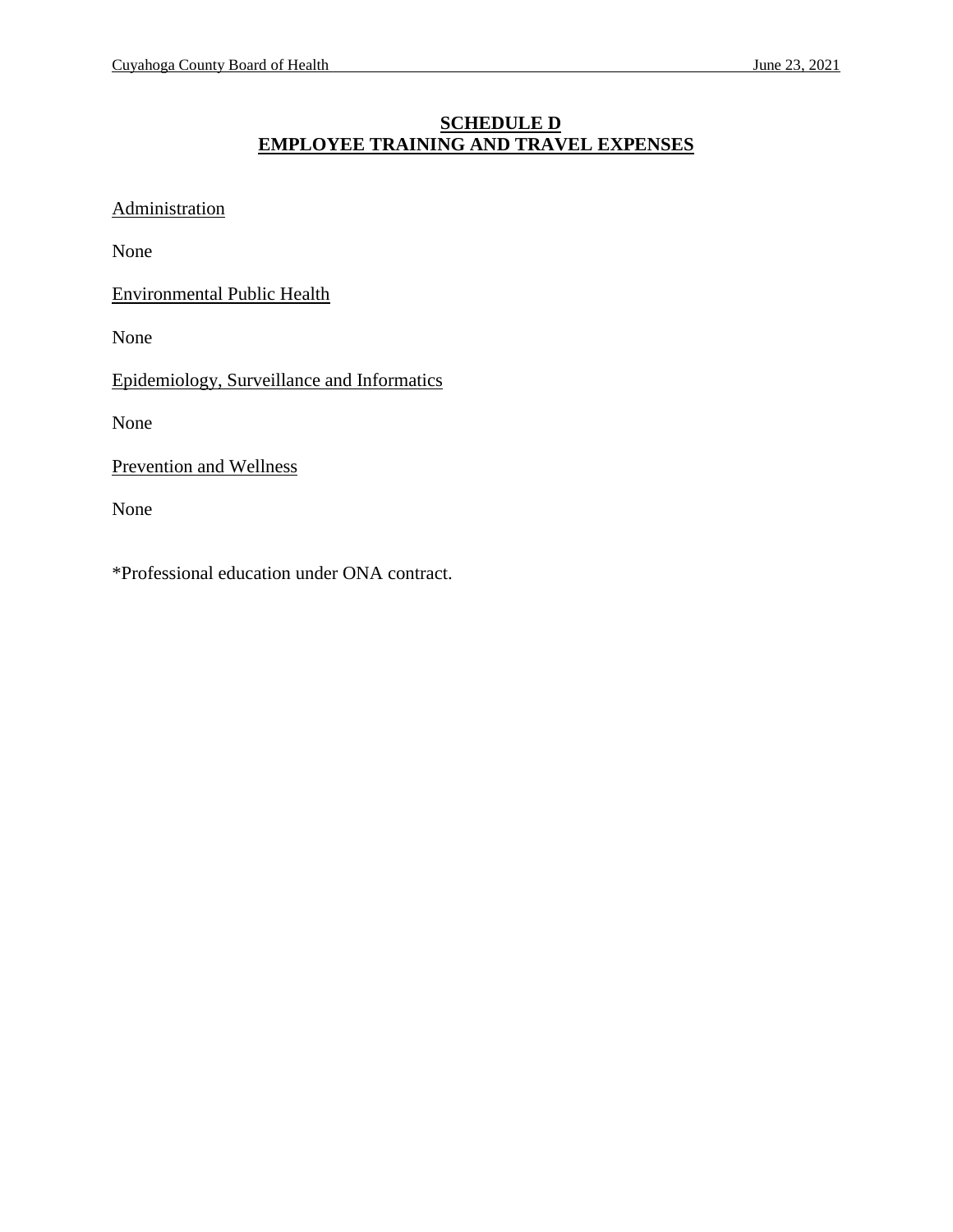#### **SCHEDULE F CRC REPORT AND OTHER CONTRACTS**

#### A. CRC Report

1. June 15, 2021 Meeting (ref. enclosed):

#### No Exchange of Funds

CRC 2021-49: Addendum - Paragon CMS - to extend the end of the contract period from June 11, 2021 to July 11, 2021

CRC 2021-50: Addendum - Green Home Solutions - to extend the end of the contract period from June 20, 2021 to July 20, 2021

#### Contract Authorizations

CRC 2021-51: American Builders & Applicators - \$15,650.00

CRC 2021-52: American Builders & Applicators - \$22,750.00

#### Contract Approvals

CRC 2021-53: Addendum - Paragon CMS - to increase the amount paid from \$13,360.00 to \$13,859.00

CRC 2021-54: Cuyahoga County Agricultural Society - \$375.00

#### B. Other Contracts

- 1. Contract addendums executed under Resolution 2020-02D, authorizing the Health Commissioner to enter and execute contracts with additional medical personnel to assist with the public health emergency response, approved on March 14, 2020:
	- a. Cuyahoga County COVID-19 Response Testing grant award (Resolution 2020-65 & 2020-132)

Addendum 2 - added language for compliance with federal requirements, no change in funding Addendum 3 - increased contract amount from \$5,000,000.00 to \$6,000,000.00, extended end of term from December 31, 2020 to May 30,

2021 and revised scope of services

Addendum 4 - extended term to December 31, 2021, no change in funding

b. The MetroHealth System COVID-19 Response Testing contract (Resolution 2020-70)

Addendum 1 – revised scope of services, no change in funding Addendum 2 - increased contract amount from \$5,000,000.00 to \$6,000,000.00, extended end of term from December 31, 2020 to May 30, 2021 and revised scope of services Addendum 3 - revised scope of services, no change in funding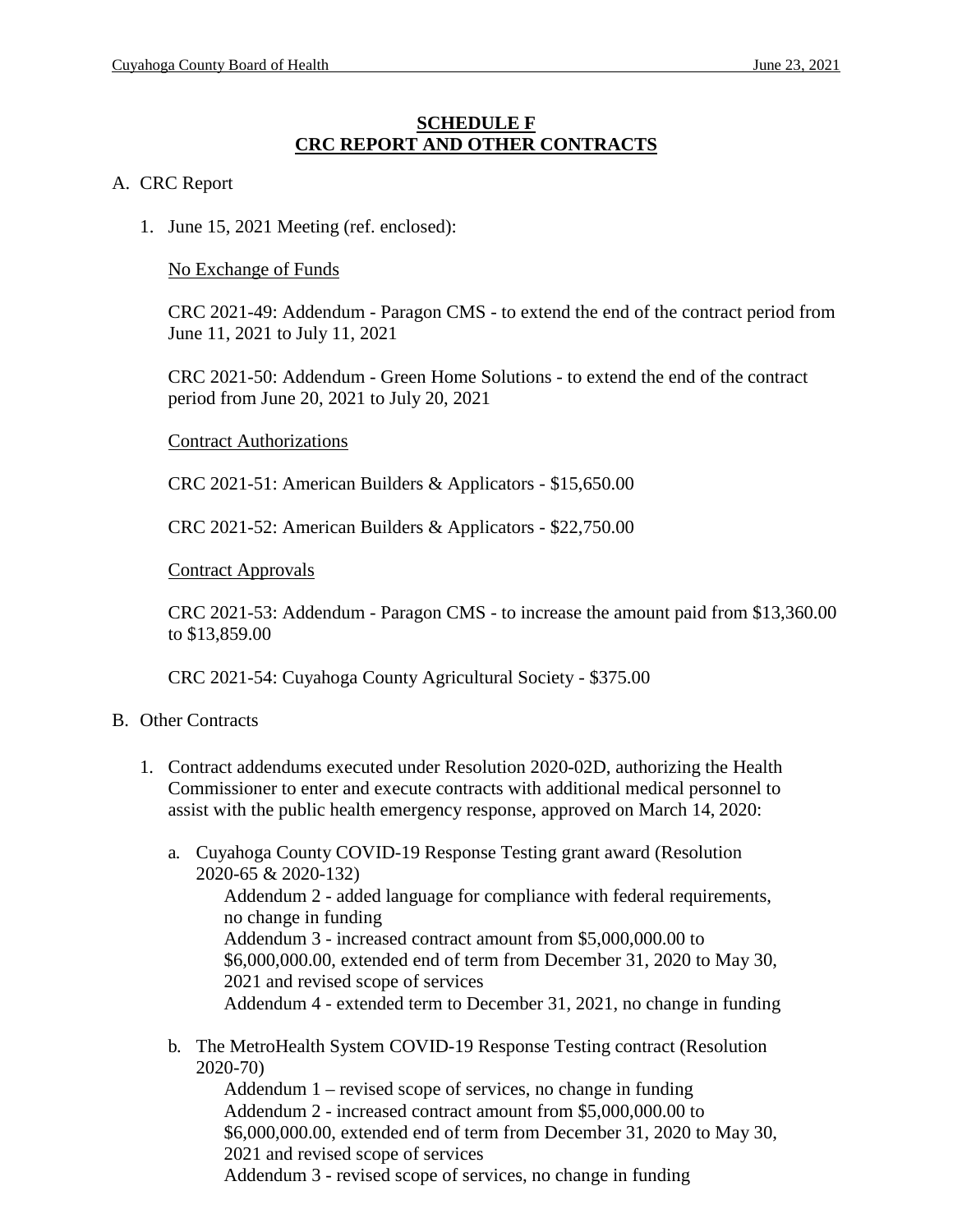c. Contract Addendums (Resolutions 2020-54, 2020-159):

|                          |                                     |               | Amount to be paid |                |
|--------------------------|-------------------------------------|---------------|-------------------|----------------|
|                          | Term Extension                      |               | not to exceed:    |                |
| Agency/Contractor        | From                                | To            | From              | Тo             |
| Prakash Ganesh           | December 30, 2020 December 31, 2021 |               | 86.335.00         | \$122,595.00   |
| <b>CWRU</b>              | December 31, 2020                   | June 30, 2021 | 17,600.00         | 40.480.00      |
| Maxim Healthcare         | March 31, 2021                      | June 30, 2021 | \$1,300,000.00    | \$2,700,000.00 |
| <b>Staffing Services</b> |                                     |               |                   |                |

- d. Point of Dispensing (POD) Site Agreement Brecksville-Broadview Heights City Schools – no exchange of funds
- e. POD Site MOUs no exchange of funds Imani United Church of Christ River of Life Ministries Salvation Army East Cleveland Village of Newburgh Heights